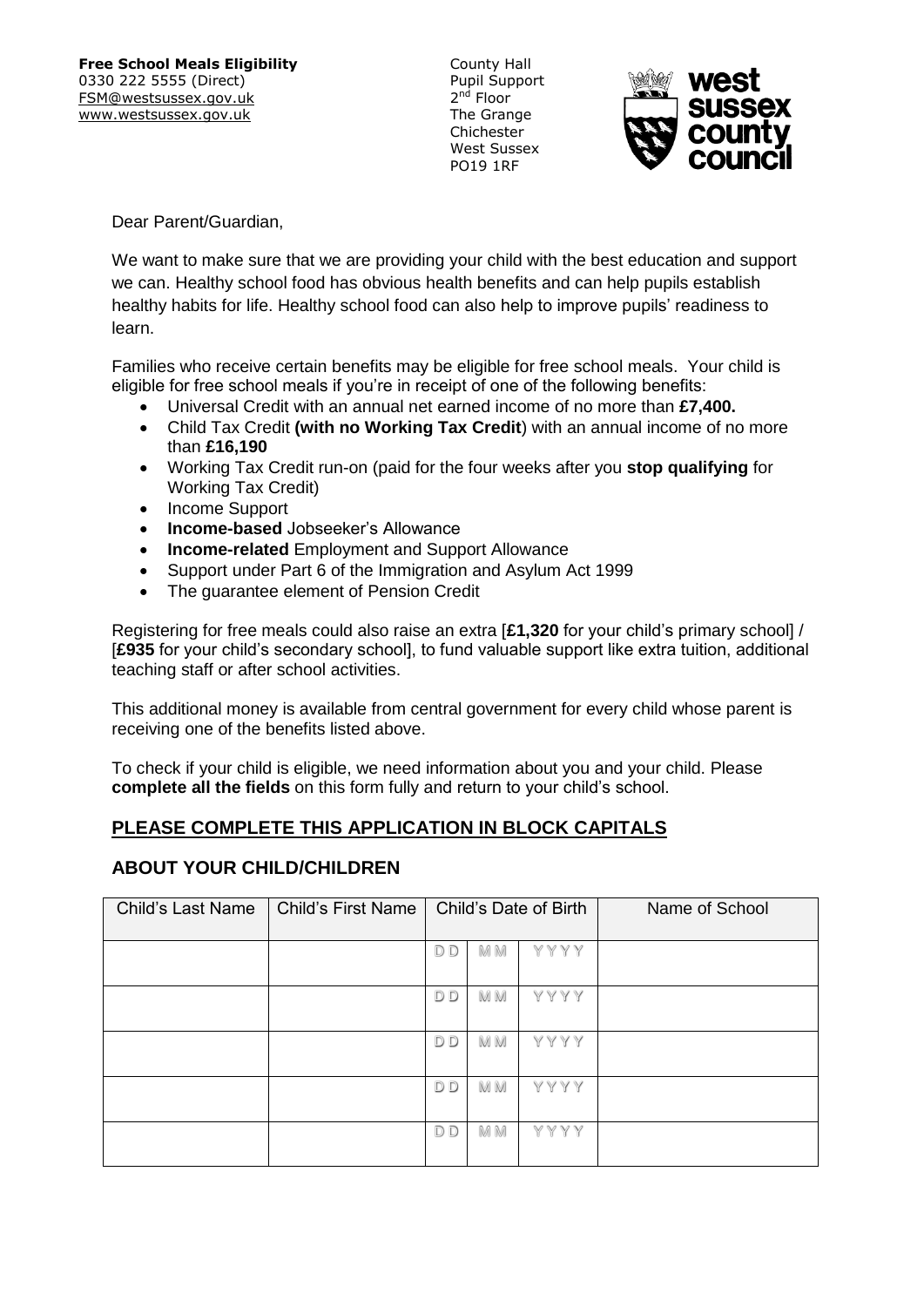# **PARENT/GUARDIAN DETAILS**

|                                                                                                                             |           |   |     | Parent/Guardian 1 |  |      |  |    |           |  | Parent/Guardian 2 |  |      |  |
|-----------------------------------------------------------------------------------------------------------------------------|-----------|---|-----|-------------------|--|------|--|----|-----------|--|-------------------|--|------|--|
| Last name*                                                                                                                  |           |   |     |                   |  |      |  |    |           |  |                   |  |      |  |
| <b>First Name</b>                                                                                                           |           |   |     |                   |  |      |  |    |           |  |                   |  |      |  |
| Date of Birth*                                                                                                              | <b>DD</b> |   | M M |                   |  | YYYY |  | DD |           |  | M M               |  | YYYY |  |
| National Insurance<br>Number*                                                                                               |           |   |     |                   |  |      |  |    |           |  |                   |  |      |  |
| National Asylum Support<br>Service (NASS) Number*                                                                           |           | I |     | I                 |  |      |  |    | $\prime$  |  | I                 |  |      |  |
| Daytime Telephone<br><b>Number</b>                                                                                          |           |   |     |                   |  |      |  |    |           |  |                   |  |      |  |
| <b>Mobile Number</b>                                                                                                        |           |   |     |                   |  |      |  |    |           |  |                   |  |      |  |
| <b>Email Address</b>                                                                                                        |           |   |     |                   |  |      |  |    |           |  |                   |  |      |  |
| <b>Address</b>                                                                                                              |           |   |     |                   |  |      |  |    |           |  |                   |  |      |  |
|                                                                                                                             | Postcode: |   |     |                   |  |      |  |    | Postcode: |  |                   |  |      |  |
| <b>FAMILY INCOME AND BENEFIT DETAILS</b><br>If you receive any of the benefits listed below, please place an X in this box. |           |   |     |                   |  |      |  |    |           |  |                   |  |      |  |

- Income Support
- Income-based Jobseekers Allowance
- Income-related Employment and Support Allowance
- Support from NASS under part 6 of the Immigration and Asylum Act 1999
- the guarantee element of Pension Credit
- Child Tax Credit (with no Working Tax Credit)
- Working Tax Credit run-on
- Universal Credit

### **Universal Credit**

| If you are in receipt of Universal Credit, is your net earned family income over £7,400 per |  |
|---------------------------------------------------------------------------------------------|--|
| year? (Please place an X in the appropriate box).                                           |  |

| Your net earned income is your household income after taxes and deductions. It does not |  |
|-----------------------------------------------------------------------------------------|--|
| include income through Universal Credit or other benefits that you may receive.         |  |

|--|

 $\overline{\phantom{aa}}$  Mo Unsure